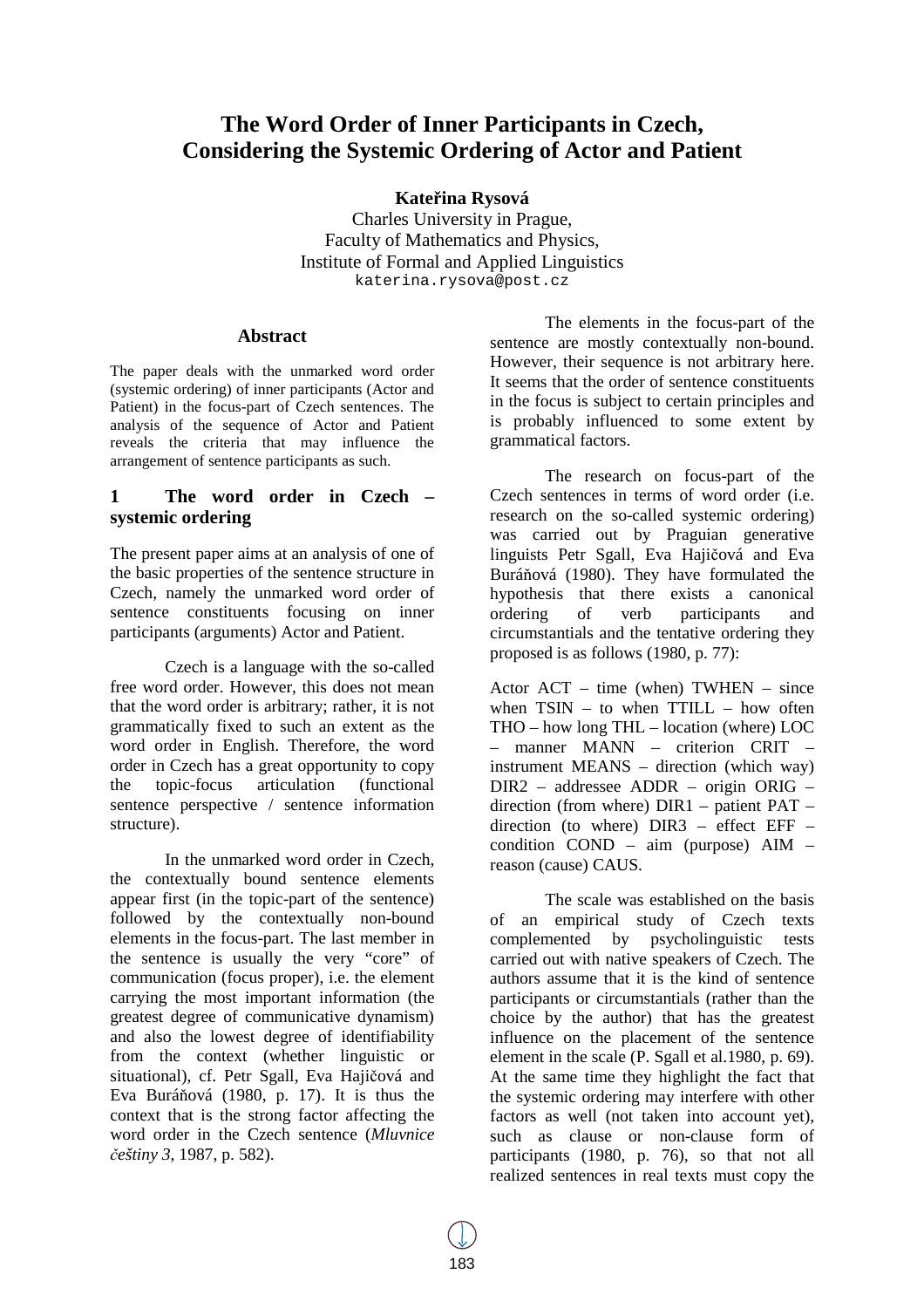established scale in their focus-part. This was confirmed in the research by Šárka Zikánová (2006).

# **2 Verifying the systemic ordering on data from the Prague Dependency Treebank**

The aim of this paper is to verify a part of that scale. Our attention is focused on the order of inner participants (Actor and Patient) with regard to each other (Actor – Patient / Patient – Actor) and also against the other inner participants (Addressee, Origin, Effect) and against the so-called free verbal modifications (such as Cause, Condition, Aim, Locative, Manner etc.) – e.g.  $Actor - Locative / Locative$ – Actor.

The research was conducted on data from the Prague Dependency Treebank (PDT) which includes more than 38,000 sentences annotated on tectogrammatical (i.e. underlying syntactic) layer. The corpus consists of journalistic texts, so that the conclusions of the research mainly apply to sentences from the texts of journalistic style.

In the analysis, only positive declarative sentences were collected since we assume that the type of the sentence or the use of negation may influence the results. Moreover, only participants that have not the form of clauses were included into the research (in contrast to the original scale of system ordering that ignored a possible difference in the behaviour of participants expressed by clauses and non-clauses). At the same time, the sentence elements had to be contextually nonbound. To decide whether a participant is or is not contextually bound, the annotation of topic-focus articulation in PDT was used (for the annotation instructions for the assignment of the values of the attribute of topic-focus articulation in PDT see Marie Mikulová et al. 2005, pp. 142ff). The monitored participants also had to be explicitly present in the sentence (in the surface structure). Unexpressed constituents present only implicitly (in the underlying structure of sentences) were not taken into account.

It was then tested, for inner participants Actor and Patient pairwise, which order is more common – whether Actor – Patient or Patient – Actor. In addition, we

examined the common sequence of each inner participant in combination with other inner participants (Addressee, Origin and Effect) and with a free verbal modification (e.g. Condition, Aim, Locative, Manner etc.). The analysis followed the position of Actor and Patient in pairs with all free verbal modifications which the corpus PDT distinguishes (there are almost 40 types of them, see M. Mikulová et al. 2005, pp. 114ff). The number of occurrences of pairs in the two sequences was recorded in a table.

It is natural that some types of sentence participants or circumstantials occurred more frequently in the corpus (e.g. Actor, Patient, Locative) and some others (especially those with more specific semantic characteristics) occur less often (e.g. Heritage, Obstacle). This fact is also reflected in the frequency of the occurrence of some participants in pairs – for some pairs, there were not found any sentences in the corpus where the participants would appear side by side (under the given conditions). The research results include only those pairs that appeared in PDT (under the given conditions) at least in 10 cases (the tables of systemic ordering are, therefore, different in size for Actor and for Patient).

# **3 Research results**

The tables summarizing the results of research reflect the frequency of inner participants Actor and Patient in a particular position in relation to other sentence elements. The first column of each table indicates the type of the participant (its functor); for the abbreviations and characteristics of sentence elements used in PDT see <http://ufal.mff.cuni.cz/pdt2.0/doc/manuals/en/ t-layer/html/ch07.html>.

In the second column, there is the number of co-occurrences of a given inner participant and another type of functor in the order "functor – inner participant" / "inner participant – functor". The third column contains the probability that the systemic ordering is in the PDT in the sequence "inner participant – functor". This probability was calculated from samples of different sizes – by small samples the probability has only an informative value and its importance should not be overestimated.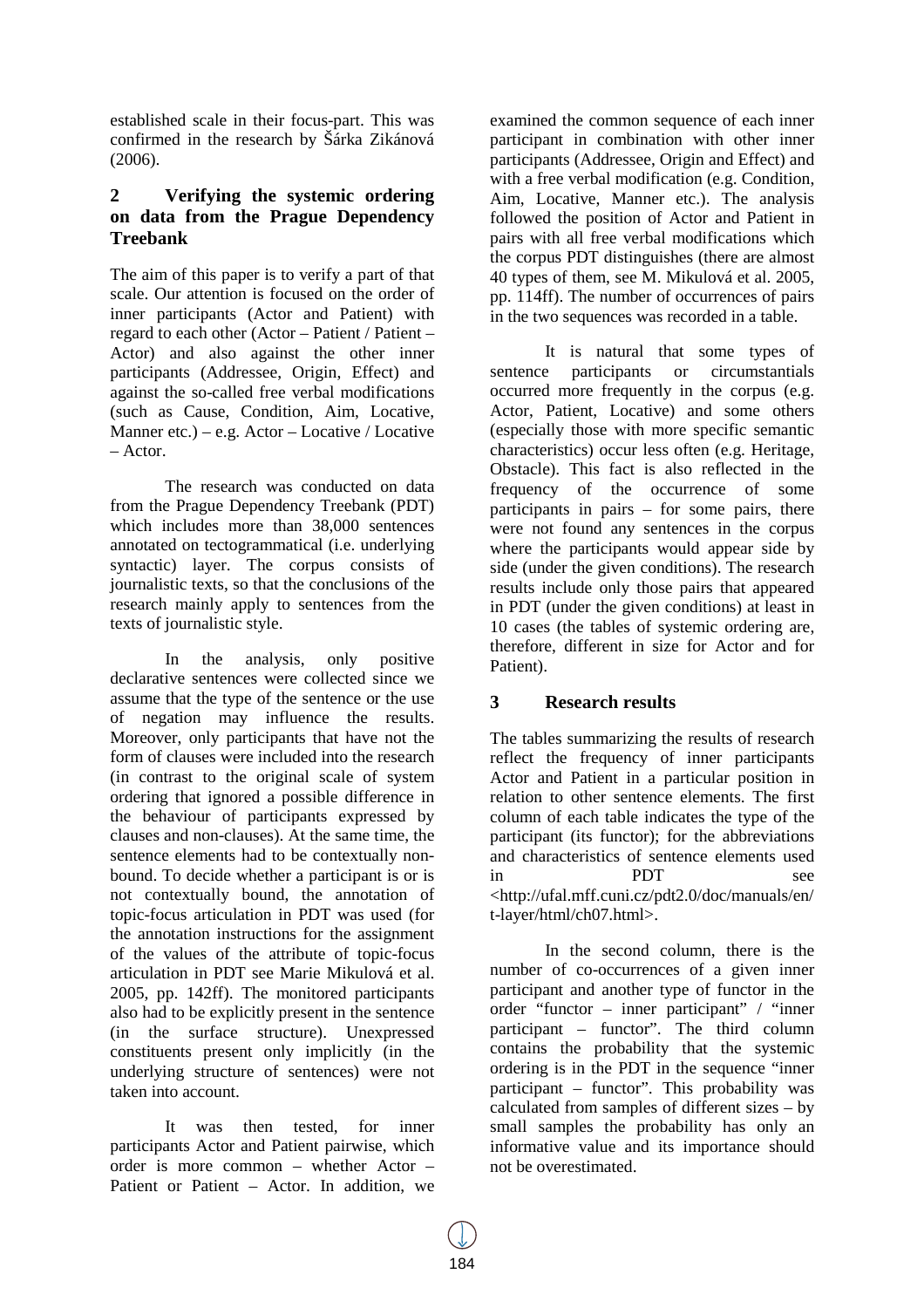E.g. inner participant Actor (ACT) occurred in the corpus PDT (under the given conditions described above) with the free verbal modification expressing Manner (MANN) in 256 cases. In 213 occurrences ACT and MANN appeared pairwise in the order MANN – ACT. In the order ACT – MANN they occurred in 52 cases. The probability that this pair will appear in order ACT – MANN is 52/265, i.e. 0.20.

Research results are reflected in the following tables<sup>1</sup>:

| Functor $(*)$    | *-ACT / $ACT-$ * | $P (ACT-*)$ |
|------------------|------------------|-------------|
| <b>RESTR</b>     | 23/2             | 0.08        |
| <b>MANN</b>      | 213/52           | 0.20        |
| <b>THL</b>       | 34/12            | 0.26        |
| <b>EXT</b>       | 105/41           | 0.28        |
| <b>THO</b>       | 30/13            | 0.30        |
| <b>TWHEN</b>     | 267 / 109        | 0.30        |
| <b>CRIT</b>      | 32/14            | 0.30        |
| <b>TSIN</b>      | 14/7             | 0.33        |
| <b>LOC</b>       | 241 / 152        | 0.39        |
| <b>TTILL</b>     | 8/6              | 0.43        |
| <b>PAT</b>       | 615 / 486        | 0.44        |
| DIR1             | 14/13            | 0.48        |
| DIR <sub>2</sub> | 5/5              | 0.50        |
| <b>TPAR</b>      | 5/5              | 0.50        |
| DIR <sub>3</sub> | 36/38            | 0.51        |
| <b>ADDR</b>      | 38/49            | 0.56        |
| <b>COND</b>      | 9/12             | 0.57        |
| <b>MEANS</b>     | 23/34            | 0.60        |
| <b>CAUS</b>      | 12/19            | 0.61        |
| <b>EFF</b>       | 15/24            | 0.62        |
| <b>ORIG</b>      | 4/7              | 0.64        |
| AIM              | 7/13             | 0.65        |
| <b>REG</b>       | 6/11             | 0.65        |

<sup>1</sup> ACMP accompaniment; ACT actor; ADDR addressee; AIM purpose; BEN sth is happening for the benefit (or disadvantage) of sb/sth; CAUS cause; COMPL predicative complement; COND condition; CRIT criterion/measure/standard; DIFF difference (between two entities, states etc.); DIR1 direction: from where; DIR2 direction: which way; DIR3 direction: to where; EFF effect; EXT extent; LOC locative: where; MANN manner; MEANS means (of doing sth); ORIG origin; PAT patient; REG with regard to what sth is asserted; RESL result of sth; RESTR exception / restriction; SUBS sb/sth substitutes for sb/sth else; TFHL temporal: for how long; THL temporal: how long / after how long; THO temporal: how often / how many times; TPAR in parallel/simultaneously with what / during what time; TSIN temporal: since when; TTILL temporal: until when.

 $\overline{a}$ 

| <b>BEN</b>   | 11/23 | 0.68 |
|--------------|-------|------|
| ACMP         | 15/34 | 0.69 |
| <b>COMPL</b> | 12/27 | 0.69 |
| <b>DIFF</b>  | 0/11  | 1.00 |

Table 1 Systemic ordering with regard to ACTOR

| Functor $(*)$    | *-PAT / PAT- $*$ | $P(PAT-*)$ |
|------------------|------------------|------------|
| <b>RESL</b>      | 16/2             | 0.11       |
| <b>THL</b>       | 120/22           | 0.15       |
| <b>EXT</b>       | 282/53           | 0.16       |
| <b>MANN</b>      | 643 / 125        | 0.16       |
| <b>RESTR</b>     | 25/8             | 0.24       |
| <b>TWHEN</b>     | 465/165          | 0.26       |
| <b>TSIN</b>      | 34/14            | 0.29       |
| <b>CRIT</b>      | 55/22            | 0.29       |
| <b>THO</b>       | 68/30            | 0.31       |
| <b>ADDR</b>      | 229 / 113        | 0.33       |
| <b>REG</b>       | 60/35            | 0.37       |
| <b>LOC</b>       | 383 / 276        | 0.42       |
| <b>BEN</b>       | 77/55            | 0.42       |
| <b>TPAR</b>      | 11/8             | 0.42       |
| <b>TTILL</b>     | 29/22            | 0.43       |
| <b>ORIG</b>      | 51/43            | 0.46       |
| <b>TFHL</b>      | 10/9             | 0.47       |
| <b>COMPL</b>     | 62/63            | 0.50       |
| DIR1             | 45 / 49          | 0.52       |
| <b>MEANS</b>     | 87/98            | 0.53       |
| <b>CAUS</b>      | 42 / 49          | 0.54       |
| <b>SUBS</b>      | 5/6              | 0.55       |
| <b>ACT</b>       | 486 / 615        | 0.56       |
| <b>ACMP</b>      | 48/73            | 0.60       |
| DIR <sub>3</sub> | 96 / 145         | 0.60       |
| <b>COND</b>      | 19/41            | 0.68       |
| <b>DIFF</b>      | 14/31            | 0.69       |
| <b>EFF</b>       | 66/160           | 0.71       |
| <b>AIM</b>       | 13/58            | 0.82       |

Table 2 Systemic ordering with regard to PATIENT

The tables reflect a certain degree of probability that a given contextually nonbound sentence element (inner participant or free modification) expressed by non-clause will follow a contextually non-bound inner participant (Actor and Patient) which is expressed also by non-clause form<sup>2</sup>. As noted

<sup>&</sup>lt;sup>2</sup> The tables reflect only the probability of particular sentence elements to appear 1. after the Actor 2. after the Patient in the sentence. They do not show the word order of the verbal participants or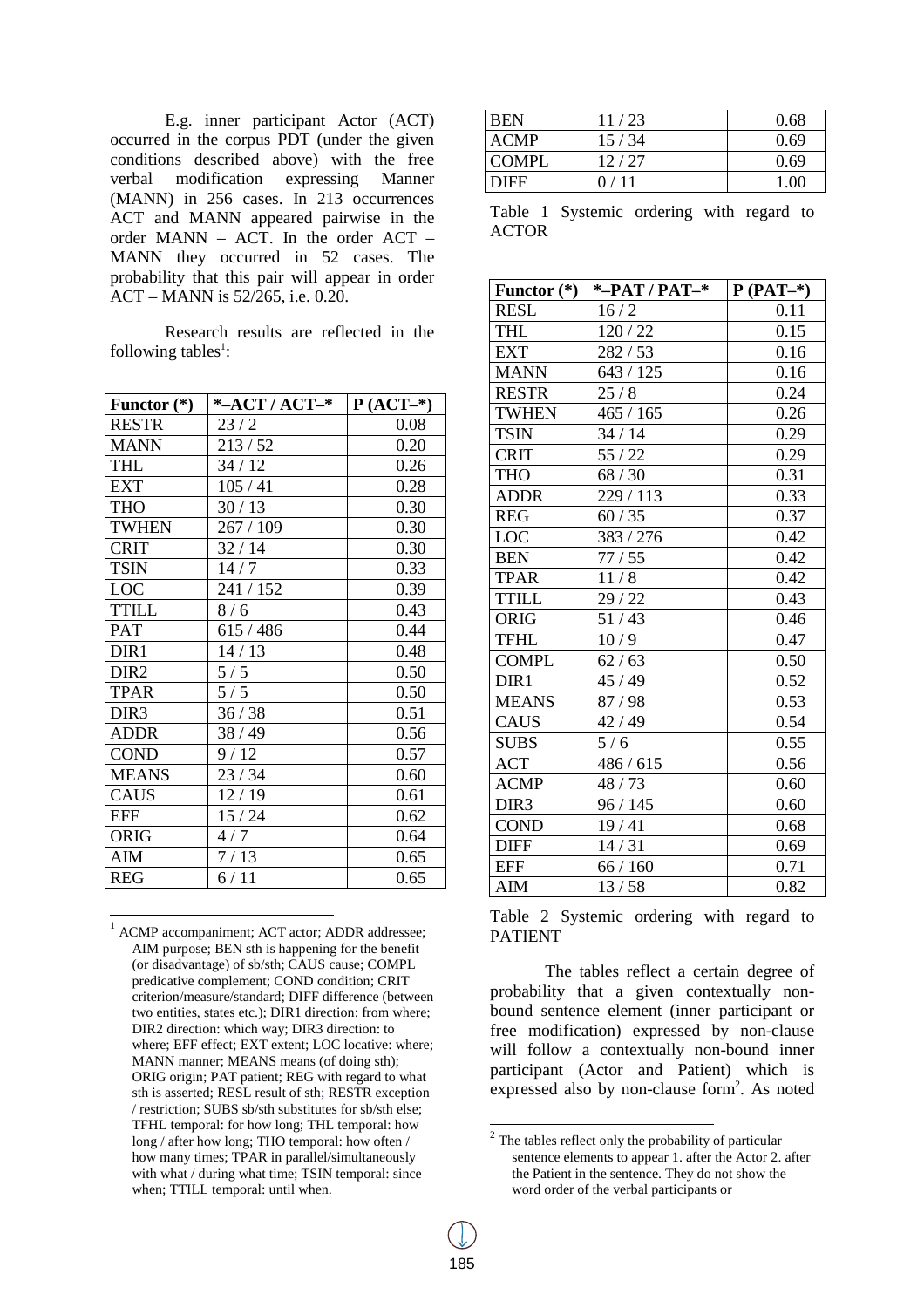above, this probability of the word order "inner participant – other sentence element" concerns the positive declarative sentence from the journalistic text in Czech.

In some cases, it was possible to explore a relatively large sample of sentences (up to several hundred). Such a sample certainly reflects some features of primary word order of sentence components but the results can not be found absolute. The order of inner participants may be affected also by other criteria (for the time being, they are disregarded here, see below).

The results indicate that in some cases, we can actually observe a stronger or weaker tendency to a certain sequence of verbal participants or circumstantials in the focus-part of the sentence (e.g. MANN – ACT; TWHEN – PAT; PAT – EFF; ADDR – PAT). In other cases, it seems that a given pair of participants or circumstantials does not have any preferred word order (such as PAT / COMPL; PAT / DIR1, PAT / MEANS).

At the same time, all pairs report only a certain tendency (of varying degrees) to a canonical (systemic) ordering. However, for all pairs, it is also possible to find grammatical sentences in which their order will not correspond with the systemic ordering.

## **3.1 Order Actor / Patient**

 $\overline{a}$ 

Due to the observed proportions of occurrences of pairs in the two possible sequences, a comparison can be made of systemic ordering of inner participants in the original scale. Interestingly, the original systemic ordering expected Actor in the first place followed by all other inner participants (even free modifications). However, the position PAT – ACT is slightly predominant in the data from the PDT. This finding is quite surprising because Czech is referred to as the language with the basic word order type SVO, which would correspond to the order ACT – PAT.

However, we should look at other possible word order factors (not taken into account yet) that may influence the word order position of  $Action<sup>3</sup>$  and  $Pattern<sup>4</sup>$  in the sentence.

## **3.1.1 Actor and Patient in the constructions with the verb** *to be*

# **3.1.1.1 PAT.adjective – ACT.infinitive**

The order PAT–ACT often occurs in structures with the copula verb *to be*, where the PAT frequently has the form an adjective and the ACT is in the form of verbal infinitive (like in English structures *it is necessary to expect, it is fair to assume, is good to compare, it is possible to deliver*...) – see (1) and (2). (It should be noted that with all of the examples below, the English translations are often only literal, presented here just to illustrate the intended meaning of the Czech sentence. At the same time we do not use just glosses and try to formulate grammatical sentences in English so that the order of the given participants or circumstantials in English translations do not correspond to their order in Czech; however, we believe that the reader can easily identify such cases by comparing the values of the respective functors.)

(1) *Je nutné.***PATfocus** *přiznat.***ACTfocus***, že nebýt regulace cen tepla, mnozí jeho výrobci by už jistě neexistovali.*

*It is necessary***.PATfocus** *to admit***.ACTfocus** *that without the regulation of heat prices, many of its producers probably would not already exist.* 

circumstantials with regard to each other. E.g. the sequence in the table 1 RESTR, MANN, THL only says that these participants or circumstantials appear often before than Actor in the sentence. It does not say that the usual mutual word order of these circumstantials is in the sequence RESTR, MANN and THL.

<sup>-</sup> $3$  "ACT (Actor) is a functor used primarily for the first argument. In those cases when there is no argument shifting, the modification with the ACT functor refers to the human or non-human originator of the event, the bearer of the event or a quality/property, the experiencer or possessor." (M. Mikulová et al., 2008)

<sup>&</sup>lt;sup>4</sup> "The PAT functor (Patient) is a functor used primarily for the second argument. In those cases when there is no argument shifting, the modification with the PAT functor refers to the affected object (in the broad sense of the word). [...] [However,] the Patient is defined primarily syntactically. [...] The PAT functor is also assigned to nodes representing the nominal part of a verbonominal predicate (e.g. *být hodný*.PAT (= to be good))." (M. Mikulová et al., 2008)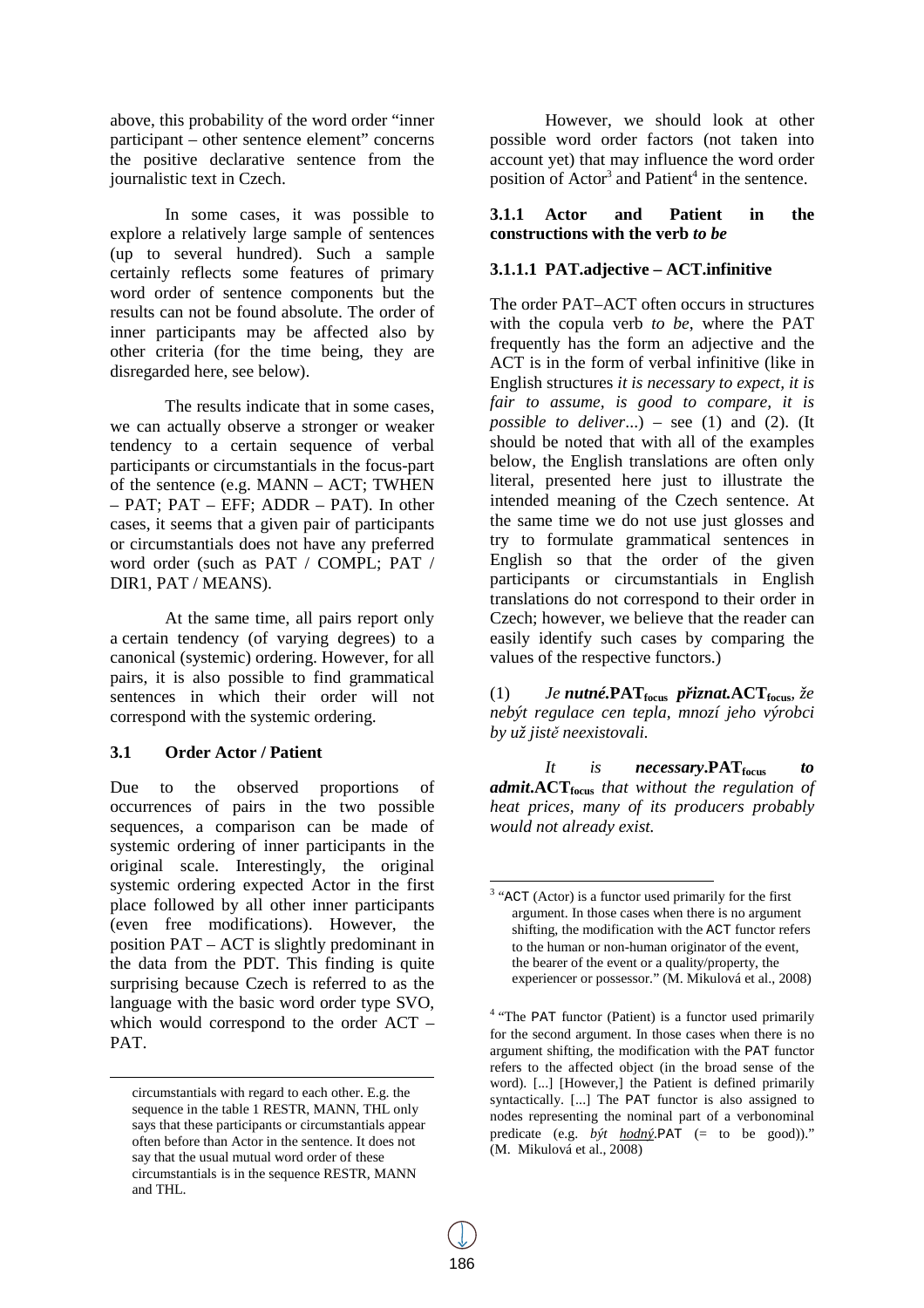(2) *Improvizace je dobrá věc, ale je potřebné.***PATfocus** *se zamyslet.***ACTfocus** *nad možnými eventualitami a důsledky.* 

*The improvisation is a good thing, but it is needed***.PATfocus** *to consider***.ACTfocus** *the possible eventualities and consequences.* 

In the PDT, 202 of these structures occur in the order: PAT.adjective – ACT.infinitive. It is interesting to notice that this pair does not occur there in the reverse order (ACT.infinitive – PAT.adjective), or, better to say, it is present (25 occurrences), but the ACT is always contextually bound in such structures (these constructions – see example 3 – are not included in the research). However, this does not mean that the sequence ACT.infinitive – PAT.adjective cannot appear in Czech with both the ACT and the PAT being contextually non-bound.

(3) (*Že úrokové sazby jsou vysoké, je zřejmé.*) *Proto splatit.***ACTnon-focus** *úvěr za čtyři roky je pro většinu nových vlastníků nemožné.***PATfocus***.*

*(That the interest rates are high, it is obvious.)* Therefore it is *impossible.***PAT**<sub>focus</sub> *to pay back.***ACTnon-focus** *the credit for most new owners in four years.* 

#### **3.1.1.2 PAT.noun – ACT.noun /**

#### **ACT.noun – PAT.noun**

In PDT, there is a total of 560 occurrences of the PAT and the ACT in the constructions with the verb *to be*. The vast majority of them is in order PAT – ACT (391 hits) and 169 occurrences in order ACT – PAT. If we leave the last-mentioned structures (PAT.adjective – ACT.infinitive), there are 189 matches in the order PAT – ACT (examples 4 and 5) and 169 occurrences in the order ACT – PAT (examples 6 and 7) so that their proportion is nearly balanced.

(4) *Pro mne je absolutním spisovatelem***.PATfocus** *Shakespeare***.ACTfocus***.*

*For me, the absolute writer***.PATfocus***.is Shakespeare***.ACTfocus**

(5) *80procentním podílem je nejfrekventovanějším padělkem***.PATfocus** *stomarková bankovka***.ACTfocus***.*

*With 80percent share, a one-hundredmark bill***.ACTfocus** *is the busiest fake***.PATfocus***.* 

(6) *V blížících se komunálních volbách je starost***.ACTfocus** *o štěstí budoucích generací líbivým politickým gestem***.PATfocus***.*

*In the upcoming municipal elections, the concern***.ACTfocus** *for the happiness of future generations is a catchy political gesture***.PATfocus***.* 

(7) *Na rozdíl od jiných armád byla služba***.ACTfocus** *v bojových jednotkách ozbrojených sil pro Američanky dlouho tabu***.PATfocus***.*

*Unlike other armies, the service***.ACTfocus** *in combat units of the armed forces was taboo***.PATfocus** *for American women for a long time.* 

It seems that in these cases (examples 4 through 7), it is mainly the speaker's communicative intention that decides the order of the ACT and the PAT. He or she puts the more important information more to the right in word order as it is typical for Czech. And since the order of the ACT and the PAT is probably not grammatically fixed in Czech in these cases (as demonstrated above), the speaker has a choice of two (probably grammatically equivalent) options. However, these options are not equivalent in terms of communication.

In the sentence 4 the speaker (or writer) expresses who is his or her absolute writer (he or she chooses one possibility out of the "menu" of writers – e.g. *Beckett, Goethe, Schiller, Shakespeare*...). While in the sentence 8 with a reversed word order, the speaker would testifies the fact who is Shakespeare for him or her – if the intonation centre would be at the end of the sentence (he or she would choose from the "menu" of Shakespeare's characteristics – such as *a good man, an interesting person, an average actor*...) – cf. Sgall et al. (1980, p. 82ff). However, in example 8, *Shakespeare* must be probably context bound.

(8) *Pro mne je Shakespeare***.ACTnon-focus** *absolutním spisovatelem***.PATfocus.** 

*For me, Shakespeare***.ACTnon-focus** *is the absolute writer.***PATfocus.**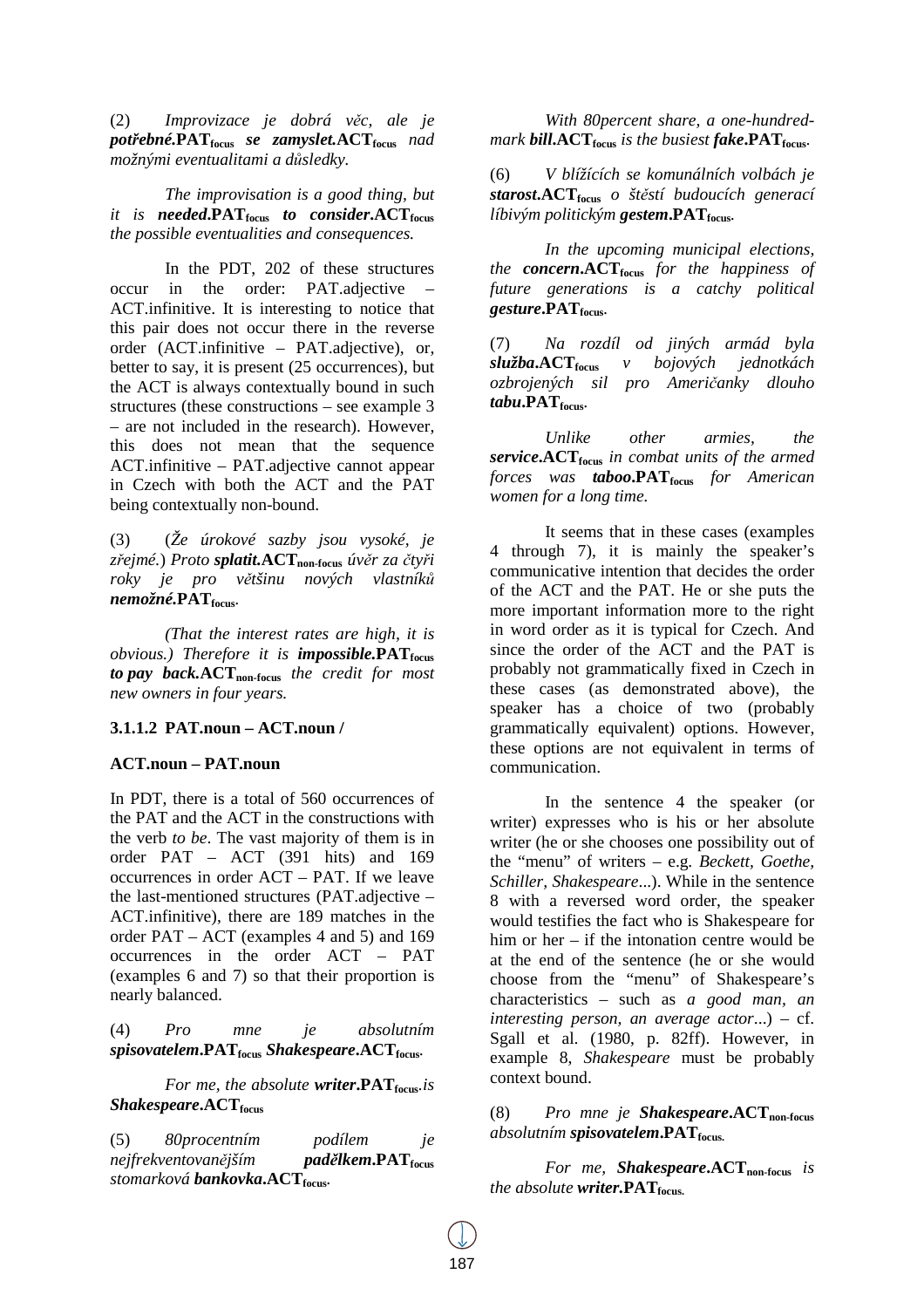It seems that in some cases, the position  $ACT_{focus}$  /  $PATH_{focus}$  has only one possible sequence in word order – as in example 4. In this example, the only unmarked position is probably  $PAT_{focus}$  – ACT<sub>focus</sub>. Another position would be marked – as in example 8:  $ACT_{non-focus} - PAT_{focus}$ . Therefore, the position  $ACT_{focus}$  /  $PATH_{focus}$  depends probably on the concrete lexical expressions of ACT and PAT. This issue must be further examined in details in another research.

#### **3.1.2 Actor and Patient depending on a verb other than the copula** *to be*

It is interesting to examine also the constructions with the ACT and the PAT that depend on a verb other than the copula *to be*. Here the order  $ACT - PAT$  is more common, attesting the original scale of systemic ordering (317 occurrences of the order ACT – PAT; 224 occurrences of PAT – ACT).

Among them, it is possible to find two types of more frequently occurring structures. The first is the ACT expressed by a noun and the PAT expressed by a verb. The other type is the structure in which the ACT and the PAT are expressed by nouns.

## **3.1.2.1 PAT.verb – ACT.noun /**

#### **ACT.noun – PAT.verb**

There are 51 constructions in the order PAT.verb – ACT.noun in the PDT (examples 10 and 11) and 20 constructions in the order ACT.noun – PAT.verb (examples 12 and 13). It seems that the position PAT.verb – ACT.noun is more typical.

(10) *Poměrně velká část poptávky odpadla, když k nám ze zahraničí začali jezdit***.PATfocus** *chudší turisté***.ACTfocus***.*

*The relatively large proportion of demand fell down when poorer tourists***.ACTfocus** *began to come.***PATfocus** *to us from abroad.* 

(11) *V cestovním ruchu se rozhodla podnikat***.PATfocus** *i řada***.ACTfocus** *živnostníků.* 

*An array***.ACTfocus** *of traders decided to do business* **PATfocus** *in the tourism.* 

(12) *Stále více začínají podnikatelé***.ACTfocus** *oceňovat***.PATfocus***, když v počítači získají také svého daňového a právního poradce.* 

*Businessmen***.ACTfocus** *begin to appreciate***.PATfocus** *more and more when they receive also their tax and legal advisors in computer.* 

(13) *Pro nadcházející období navrhuje ministr.***ACTfocus** *financí přitvrdit***.PATfocus** *výdajovou politiku vlády.* 

*For the coming period, the Chancellor.***ACTfocus** *of the Exchequer proposes to tighten up.***PATfocus** *the expenditure government policy.* 

In our opinion, the order of the ACT and the PAT is influenced, also here by the communicative point of view – the sentence element carrying the more important information (in the opinion of the speaker or writer) is more to the right. Here we can also observe a related tendency to such order in that the member with a more specific meaning (more meaningful new information) is more to the right (cf. *Mluvnice češtiny 3*, 1987, pp. 608ff).

In examples 12 and 13, the lexical meaning of the PAT is supplemented by the lexical meaning of other sentence elements depending on PAT (and at the same time, all these meanings give an additional piece of information). The semantic importance of the infinitive is thus significantly complemented: e.g. *to appreciate what*, *to tighten up what* – the elements depending on PAT are in the focus-part of the sentence.

By contrast, in examples 10 and 11, the PAT is informatively poorer. It rather has dependent elements, but they carry "old", identifiable (i.e. contextually bound) information – the elements depending on PAT are in the topic-part of the sentence. The only "new" information here (except the predicate and the PAT) is carried by the ACT. And the ACT has also the most meaningful information of all the contextually non-bound members.

Probably because of the low "semantic weight" of the end element, the sentence 14 would be unnatural if the ACT and the PAT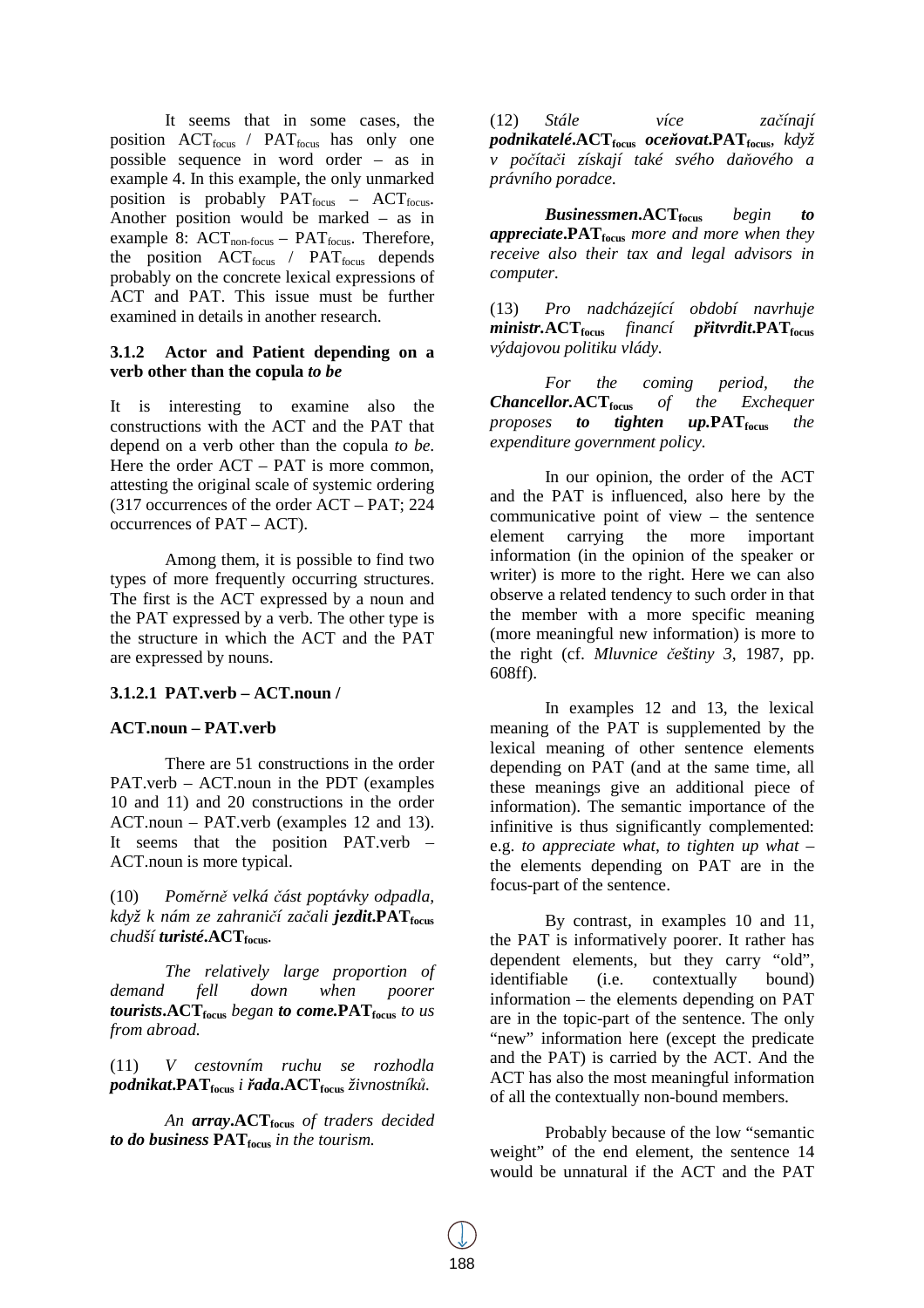were context non-bound. This sentence could be used probably only if all other elements except the last one were contextually bound.

(14) *Poměrně velká část poptávky odpadla, když k nám ze zahraničí začali chudší turisté.***ACTnon-focus** *jezdit***.PATfocus.**

*The relatively large proportion of demand fell when poorer tourists***.ACTnon-focus** *began to come.***PATfocus** *to us from abroad.* 

The infinitive itself carries likely too "little meaning" (little information) in this case to be able to occur in the most communicatively important place of the sentence (if the ACT were context non-bound). However, if we complement it by other ("new") semantic features, it could be at the end place without any problems (if we understand its "new" dependent complements as a whole with it) – see example 15.

(15) *Poměrně velká část poptávky odpadla, když k nám ze zahraničí začali chudší turisté.***ACTfocus** *jezdit***.PATfocus** *za památkami UNESCO.* 

*The relatively large proportion of demand fell when poorer tourists***.ACTfocus** *began to come.***PATfocus** *to us from abroad because of the UNESCO sights.* 

In most cases, found in the PDT with the order ACT.noun – PAT.verb, the PAT has still another (contextually non-bound) dependent sentence members. In contrast, in the structures PAT.verb – ACT.noun, the PAT has (if any) mostly contextually non-bound dependent members (i.e. known and therefore less informatively important) – see example 16 – or the PAT has also contextually non-bound dependent elements, but in the role of the ACT there is often a semantically richer (and usually a more specified) participant (examples 17 and 18).

(16) *Milionový poplatek***.PATnon-focus** *za vydání osvědčení, které umožňuje vést lékárnu, zakázalo***.PREDfocus** *vybírat***.PATfocus** *Ministerstvo***.ACTfocus** *pro hospodářskou soutěž.*

*The Ministry***.ACTfocus** *for Economic Competition banned***.PREDfocus** *to collect***.PATfocus** *the million fee***.PATnon-focus** *for* 

*issuing of a certificate which allows having a pharmacy.* 

(17) *Loupežným přepadením***.MEANSnonfocus***, při němž jim byly odcizeny pasy, se v srpnu***.TWHENnon-focus** *snažili***.PREDfocus** *hlídce.***ADDRnon-focus** *oddělení pohraniční policie vysvětlit***.PATfocus** *ilegální vstup***.PAT**<sub>focus</sub> do  $\check{C}R$  dva *Turci***.ACT**<sub>focus</sub> (33, *31 let), kteří žijí a pracují v Německu.*

*Two Turks***.ACTfocus** *(33, 31 years) who live and work in Germany tried***.PREDfocus** *to explain***.PATfocus** *the illegal entry***.PATfocus** *to the CR [Czech Republic] to the patrol.***ADDRnon-focus** *of border police department by robbery***.MEANSnon-focus** *in which their passports were stolen in August***.TWHENnon-focus***.* 

(18) *Po souboji***.TWHENnon-focus** *s Jelínkem zůstal***.PREDfocus** *za švédskou*   $branchou$ **.LOC**<sub>non-focus</sub> *ležet***.PATfocus** *27letý Mikael Lindman***.ACTfocus***.*

*After the battle***.TWHENnon-focus** *with Jelinek, 27-year-old Mikael Lindman***.ACTfocus** *remained***.PREDfocus** *lying***.PATfocus** *limply***.MANN**<sub>focus</sub> *behind the goal***.LOCnon-focus***.* 

It is grammatically possible to put the ACT on the communicatively most important place despite the fact that the PAT and its dependent members carry many pieces of "new" (contextually non-bound) information (example 19), but these cases are quite rare in PDT. Such constructions sometimes probably better serve for the communicative plan of the speaker (however, we have to notice that here also the ACT is not informatively poor – it also carries a large amount of meaning).

(19) *Američan vytvořil světový rekord 47.02 v roce 1983 a jeho čas se podařilo překonat***.PATfocus** *až o devět let později***.TWHENfocus** *ve finále***.LOCfocus** *závodu olympijských her v Barceloně jeho krajanovi Kevinu Youngovi***.ACTfocus** *(46.78).* 

 *An American set a world record of 47.02 in 1983 and his compatriot Kevin Young***.ACTfocus** *(46.78) managed to overcame***.PATfocus** *his time nine years*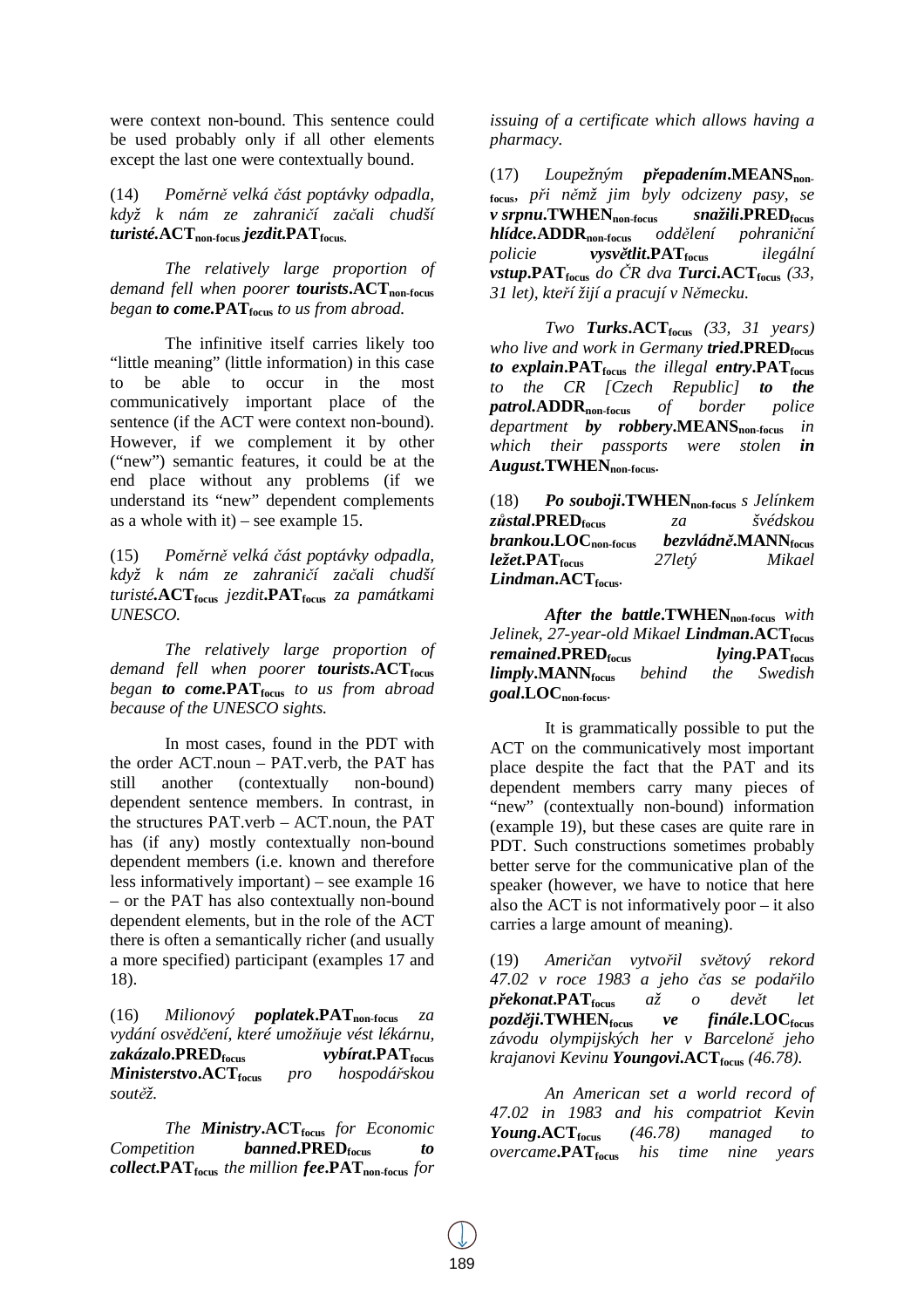*later***.TWHENfocus** *in the final***.LOCfocus** *of race in the Olympic Games in Barcelona.* 

On the other hand, if the PAT is semantically richer, it would take place after the ACT (example 20).

(20) *Během ní jí před hotelem stačili zloději***.ACTfocus** *ukrást***.PATfocus** *auto*.

*During it, the thieves***.ACTfocus** *managed to steal***.PATfocus** *a car to in front of the hotel.* 

The reverse word order (example 21) of ACT and PAT would be unnatural, because the verb *to steal* includes in its semantics that the ACT are *thieves*.

(21) ? *Během ní jí před hotelem stačili ukrást***.PATfocus** *auto zloději***.ACTfocus**.

*During it, the thieves***.ACTfocus** *managed to steal***.PATfocus** *a car to in front of the hotel.* 

However, if we add some "new" (unretrievable) information about the thieves, the word order  $PAT - ACT$  is possible (22) as well as the order  $ACT - PAT$  (in such case, probably the choice of the speaker, or, as the case may be, his/her communicative plan, would decide which word order will be used).

(22) *Během ní jí před hotelem stačili ukrást***.PATfocus** *auto zloději***.ACTfocus** *v zelených bundách.* 

*During it, the thieves***.ACTfocus** *in green jackets managed to steal***.PATfocus** *a car to in front of the hotel.* 

There are also some formal criteria that affect the word order. Š. Zikánová (2006, p. 43) mentions the well-known tendency of so-called heavy (i.e. long) members to occur rather at the end of the sentence (example 23). However, it is questionable whether the heavy members tend to be at the sentence end because of their form or because of the fact that "more words put together more information" and therefore they have better chance to be placed in the communicatively most important position.

(23) *Právě kvůli němu se rozhodli hráči.***ACTfocus** *vstoupit.***PATfocus** *do stávky, v*  *jejímž důsledku pak nenastoupili ke třem zápasům na turnaji Seliko Cup' 94 v Přerově a v Olomouci.*

*Precisely due to him, the players.***ACTfocus** *decided to join.***PATfocus** *the strike; in consequence of this they did not attend three matches at the tournament Seliko Cup '94 in Přerov and in Olomouc.* 

It seems that in Czech the tendency to occupy a final position is mainly observed by members on which another clause depends, but again, it is not a rule (example 24).

(24) *Velkou akci začali tři sokolovští "podnikatelé"***.ACTfocus***, z nichž jednoho už v té době stíhala plzeňská policie pro podvod, plánovat***.PATfocus** *v prosinci minulého roku.* 

 *Three "bussinesmen"***.ACTfocus** *from Sokolov – one of them had been hunted for fraud by police in Pilsen at that time – started planning***.PATfocus** *the big event in December last year.*

Obviously the preference of the endposition in these cases depends also on the fact how long the member is. If the heavy member is not at the end, it should not be "too long". The listener or reader would have to keep in memory the valency frame of the predicate for a long time and it would make the understanding difficult. If the heavy member is at the end, the listener or reader knows (at least syntactically) all other members of the valency frame before he/she begins to perceive the longest (and most complicated) one.

A similar feature of word order (to put the heavy member to the end) can be found also in German. In German (in contrast with Czech) there is a strong grammatical tendency to put the infinitive at the very end position. However, e.g. if a member of the sentence is further modified by a dependent relative clause, this clause can follow the infinitive (example 25).

(25) *Ich wollte auch Drumsticks haben, die nicht so schnell kaputt gingen.*

*I wanted to have also drum sticks that were not easily broken.* 

 The syntactic structures in which the semantically obligatory member is separated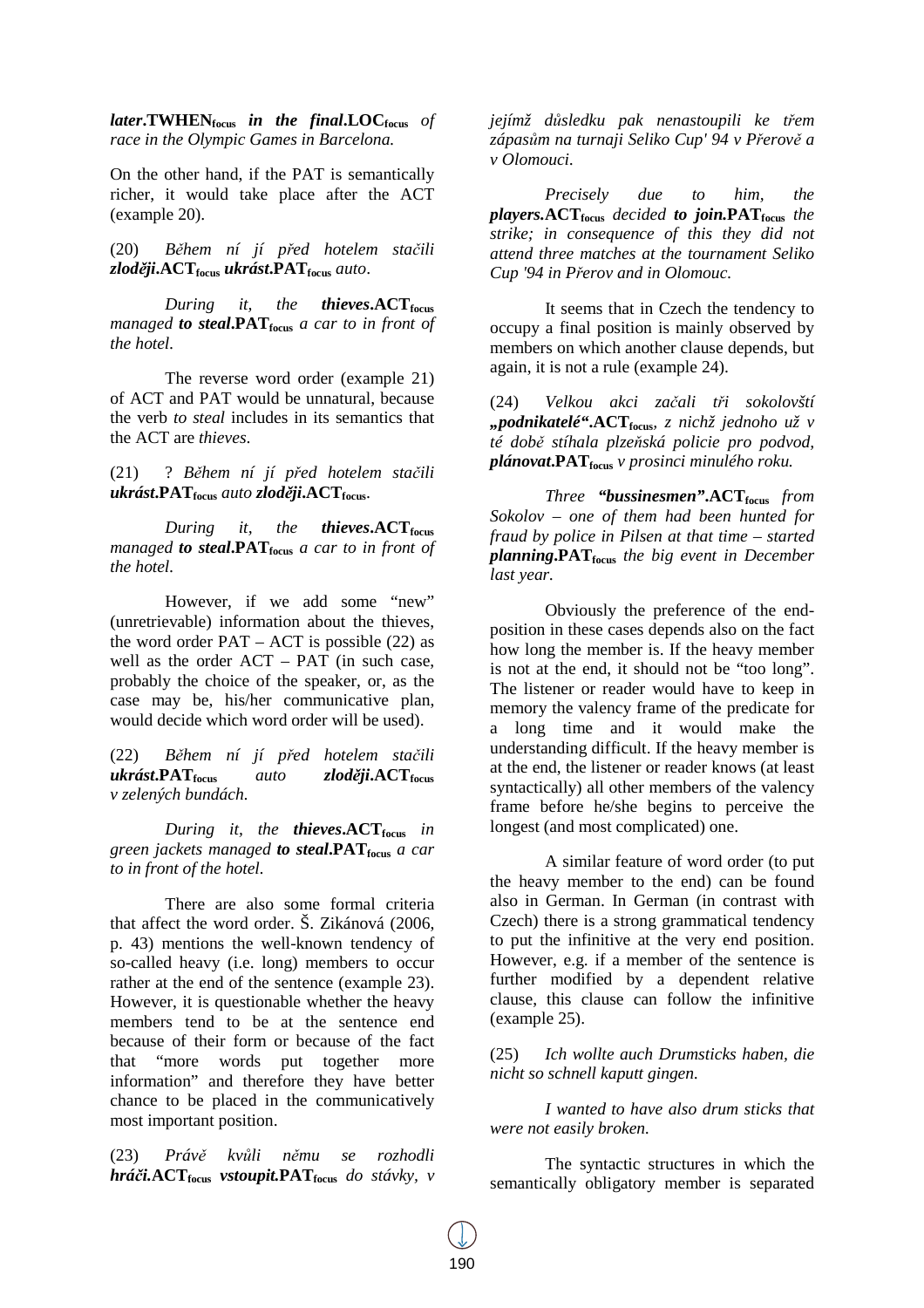from the verb on which it depends by too many other members may be a source of language comics (example 26 – from Czech comic drama *Posel z Liptákova*).

(26) *Při průjezdu Mladou Boleslaví dostal***.PRED** *můj spolujezdec kolega Hraběta právě v místech, kde byl na prahu románského kostelíka zavražděn svým bratrem Boleslavem roku 929 nebo 935, o tom jsou doposud spory, kníže Václav žízeň***.PAT**.

*While driving through Mladá Boleslav, my fellow passenger colleague Hraběta became***.PRED** *thirsty***.PAT** *right in places where the Prince Wenceslas was murdered on the verge of a Romanesque church by his brother Boleslav in 929 or 935, there are still disputes.* 

## **3.1.2.1 ACT.noun – PAT.noun /**

## **PAT.noun – ACT.noun**

If both members (ACT and PAT) are expressed by a noun, the word order ACT.noun – PAT.noun is more common (examples 27 and 28): in PDT there were 251 occurrences of such structures (the probability of this sequence in PDT is 0.66). It corresponds with the original scale of systemic ordering.

(27) *V prodejně Arxonu najdou zákazníci***.ACTfocus***, mnozí již stálí, také různé příručky***.PATfocus** *pro podnikatele a ekonomy.* 

*The customers***.ACTfocus***, many already regular, find also the various guides***.PATfocus** *for entrepreneurs and economists in the shop Arxon.*

(28) *Společně se třemi zahraničními deníky vydávají Lidové noviny***.ACTfocus** *Středoevropské noviny.***PATfocus***.*

*Together with three foreign dailies, the People's Newspaper***.ACTfocus** *publishes the Central European Newspaper.***PATfocus***.* 

The order PAT.noun – ACT.noun has 131 occurrences in PDT (examples 29, 30).

(29) *Na dvojnásobné trati žen vynikajícím závěrečným finišem přesprintovala favorizovanou Jihoafričanku Elanu* 

*Meyerovou.***PATfocus** *časem 31.56,97 Yvonne Murrayová***.ACTfocus** *ze Skotska.* 

 *On the women's double track, Yvonne Murray***.ACTfocus** *of Scotland overtook favored South African Elana Meyer.***PATfocus** *by excellent finish with the time 31.56,97.* 

(30) *Ke konci minulého školního roku rozvázalo pracovní poměr***.PATfocus** *na 250 pedagogů***.ACTfocus***.*

*At the end of the last school year, 250 teachers***.ACTfocus** *terminated their employment***.PATfocus***.* 

Which word order will be chosen by the speaker, is probably determined also by already mentioned reasons – the communicative plan of the speaker, the "fullness of 'new' meaning" of both participants and their length. However, there are certainly other reasons also at play – such as idioms (cf. Zikánová, 2006, p. 43) as demonstrated in example 31 (the *rozvázat pracovní poměr* 'terminate employment' is a fixed legal multiword expression in Czech) or the grammatical form of the participants (example 29 with the homonymous form *noviny*<sub>nominative pl. – *noviny*<sub>accusative pl.). They will</sub></sub> be observed in further research.

# **4 Conclusion**

The aim of the paper was to put under scrutiny the scale of the original systemic ordering for inner participants Actor and Patient. Our analysis of their sequence if they are the contextually non-bound (i.e. in the focus-part of the sentence) demonstrates that it is quite problematic to establish a single scale. Further research will therefore concentrate on looking for criteria and reasons that may influence a canonical Czech word order.

## **Acknowledgment**

This paper was supported by the grant GA ČR 405/09/0729 "From the structure of a sentence to textual relationships".

## **References**

Daneš, František; Hlavsa, Zdeněk; Grepl, Miroslav et al. 1987. *Mluvnice češtiny (3). Skladba*. Academia, Prague.